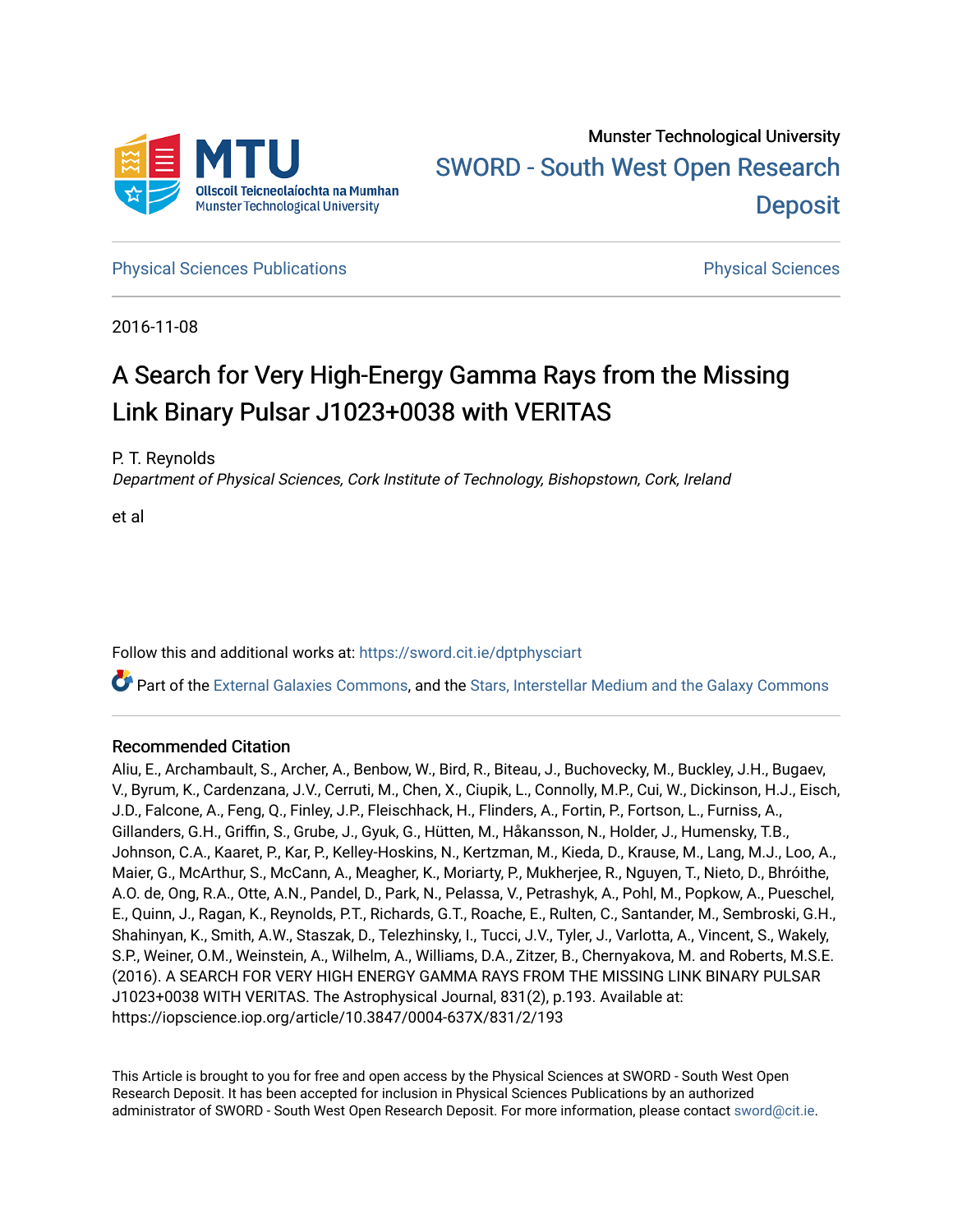

# A SEARCH FOR VERY HIGH ENERGY GAMMA RAYS FROM THE MISSING LINK BINARY PULSAR J1023+0038 WITH VERITAS

<span id="page-1-11"></span><span id="page-1-10"></span><span id="page-1-9"></span><span id="page-1-8"></span><span id="page-1-7"></span><span id="page-1-6"></span><span id="page-1-5"></span><span id="page-1-4"></span><span id="page-1-3"></span><span id="page-1-2"></span><span id="page-1-1"></span><span id="page-1-0"></span>E. Aliu<sup>[1](#page-1-0)</sup>, S. Archambault<sup>[2](#page-1-1)</sup>, A. Archer<sup>[3](#page-1-2)</sup>, W. Benbow<sup>[4](#page-1-3)</sup>, R. Bird<sup>[5](#page-1-4)</sup>, J. Biteau<sup>[6](#page-1-5)</sup>, M. Buchovecky<sup>[7](#page-1-6)</sup>, J. H. Buckley<sup>3</sup>, V. Bugaev<sup>3</sup>, K. BYRUM<sup>[8](#page-1-7)</sup>, J. V CARDENZANA<sup>[9](#page-1-8)</sup>, M. CERRUTI<sup>[4](#page-1-3)</sup>, X. CHEN<sup>[10,](#page-1-9)[11](#page-1-10)</sup>, L. CIUPIK<sup>[12](#page-1-11)</sup>, M. P. CONNOLLY<sup>[13](#page-1-12)</sup>, W. CUI<sup>[14](#page-1-13)</sup>, H. J. DICKINSON<sup>9</sup>, J. D. Eisch<sup>[9](#page-1-8)</sup>, A. Falcone<sup>[15](#page-1-14)</sup>, O. Feng<sup>[14](#page-1-13)</sup>, J. P. Finley<sup>14</sup>, H. Fleischhack<sup>[11](#page-1-10)</sup>, A. Flinders<sup>[16](#page-1-15)</sup>, P. Fortin<sup>[4](#page-1-3)</sup>, L. Fortson<sup>[17](#page-1-16)</sup>, A. Furniss<sup>[18](#page-1-17)</sup>, G. H. Gillanders<sup>[13](#page-1-12)</sup>, S. Griffin<sup>[2](#page-1-1)</sup>, J. Grube<sup>[12](#page-1-11)</sup>, G. Gyuk<sup>12</sup>, M. Hütten<sup>[11](#page-1-10)</sup>, N. Håkansson<sup>[10](#page-1-9)</sup>, J. Holder<sup>[19](#page-1-18)</sup>, T. B. Humensky<sup>[20](#page-1-19)</sup>, C. A. Johnson<sup>[6](#page-1-5)</sup>, P. Kaaret<sup>[21](#page-1-20)</sup>, P. Kar<sup>[16](#page-1-15)</sup>, N. Kelley-Hoskins<sup>[11](#page-1-10)</sup>, M. Kertzman<sup>[22](#page-1-21)</sup>, D. Kieda<sup>16</sup>, M. Krause<sup>11</sup>, M. J. Lang<sup>[13](#page-1-12)</sup>, A. Loo<sup>[20](#page-1-19)</sup>, G. Maier<sup>[11](#page-1-10)</sup>, S. McArthur<sup>[14](#page-1-13)</sup>, A. McCann<sup>[2](#page-1-1)</sup>, K. Meagher<sup>[23](#page-1-22)</sup>, P. Moriarty<sup>[1](#page-1-0)3</sup>, R. Mukherjee<sup>1</sup>, T. Nguyen<sup>[23](#page-1-22)</sup>, D. Nieto<sup>[20](#page-1-19)</sup>, A. O'Faoláin de Bhróithe<sup>[11](#page-1-10)</sup>, R. A. Ong<sup>[7](#page-1-6)</sup>, A. N. Otte<sup>23</sup>, D. Pandel<sup>[24](#page-1-23)</sup>, N. Park<sup>[25](#page-1-24)</sup>, V. Pelassa<sup>[4](#page-1-3)</sup>, A. Petrashyk<sup>[20](#page-1-19)</sup>, M. Pohl<sup>[10,](#page-1-9)[11](#page-1-10)</sup>, A. Popkow<sup>[7](#page-1-6)</sup>, E. Pueschel<sup>[5](#page-1-4)</sup>, J. Ouinn<sup>5</sup>, K. Ragan<sup>[2](#page-1-1)</sup>, P. T. Reynolds<sup>[26](#page-1-25)</sup>, G. T. Richards<sup>[23](#page-1-22)</sup>, E. ROACHE<sup>[4](#page-1-3)</sup>, C. RULTEN<sup>[17](#page-1-16)</sup>, M. SANTANDER<sup>[1](#page-1-0)</sup>, G. H. SEMBROSKI<sup>[14](#page-1-13)</sup>, K. SHAHINYAN<sup>17</sup>, A. W. SMITH<sup>[27](#page-1-26)</sup>, D. STASZAK<sup>[25](#page-1-24)</sup>, I. Telezhinsky $^{10,11}$  $^{10,11}$  $^{10,11}$  $^{10,11}$ , J. V. Tucci<sup>[14](#page-1-13)</sup>, J. Tyler<sup>[2](#page-1-1)</sup>, A. Varlotta<sup>14</sup>, S. Vincent<sup>11</sup>, S. P. Wakely<sup>[25](#page-1-24)</sup>, O. M. Weiner<sup>[20](#page-1-19)</sup>, A. Weinstein<sup>[9](#page-1-8)</sup>, A. WILHELM<sup>[10,](#page-1-9)[11](#page-1-10)</sup>, D. A. WILLIAMS<sup>[6](#page-1-5)</sup>, B. ZITZER<sup>[8](#page-1-7)</sup>, M. CHERNYAKOVA<sup>[28,](#page-1-27)[29](#page-1-28)</sup>, AND M. S. E. ROBERTS<sup>[30,](#page-1-29)[31](#page-1-30)</sup> The Partment of Physics and Astronomy, Barnard College, Columbia University, NY 10027, USA; [ester.aliu.fuste@gmail.com](mailto:ester.aliu.fuste@gmail.com)<br>
<sup>3</sup> Physics Department of Physics, Washington University, St. Louis, MO 63130, USA<br>
<sup>4</sup> Fred Lawrence <sup>14</sup> Department of Physics and Astronomy, Purdue University, West Lafayette, IN 47907, USA<br>
<sup>15</sup> Department of Astronomy and Astrophysics, 525 Davey Lab, Pennsylvania State University, University Park, PA 16802, USA<br>
<sup>16</sup> <sup>23</sup> School of Physics and Center for Relativistic Astrophysics, Georgia Institute of Technology,  $^{24}$  B37 State Street NW, Atlanta, GA 30332-0430, USA; [gtrichards@gatech.edu](mailto:gtrichards@gatech.edu)  $^{24}$  Department of Physics, Grand Valley State University, Allendale, MI 49401, USA  $^{25}$  Enrico Fermi Institute, University of Chicago, Ch <sup>27</sup> University of Maryland, College Park/NASA GSFC, College Park, MD 20742, USA<br><sup>28</sup> School of Physical Sciences, Dublin City University, Dublin 9, Ireland; [masha.chernyakova@dcu.ie](mailto:masha.chernyakova@dcu.ie)<br><sup>29</sup> Dublin Institute for Advanced Stu Received 2016 February 18; revised 2016 July 20; accepted 2016 August 26; published 2016 November 8

## ABSTRACT

<span id="page-1-30"></span><span id="page-1-29"></span><span id="page-1-28"></span><span id="page-1-27"></span><span id="page-1-26"></span><span id="page-1-25"></span><span id="page-1-24"></span><span id="page-1-23"></span><span id="page-1-22"></span><span id="page-1-21"></span><span id="page-1-20"></span><span id="page-1-19"></span><span id="page-1-18"></span><span id="page-1-17"></span><span id="page-1-16"></span><span id="page-1-15"></span><span id="page-1-14"></span><span id="page-1-13"></span><span id="page-1-12"></span>The binary millisecond radio pulsar PSR J1023+0038 exhibits many characteristics similar to the gamma-ray binary system PSR B1259–63/LS 2883, making it an ideal candidate for the study of high-energy nonthermal emission. It has been the subject of multiwavelength campaigns following the disappearance of the pulsed radio emission in 2013 June, which revealed the appearance of an accretion disk around the neutron star. We present the results of very high energy (VHE) gamma-ray observations carried out by the Very Energetic Radiation Imaging Telescope Array System before and after this change of state. Searches for steady and pulsed emission of both data sets yield no significant gamma-ray signal above 100 GeV, and upper limits are given for both a steady and pulsed gamma-ray flux. These upper limits are used to constrain the magnetic field strength in the shock region of the PSR J1023+0038 system. Assuming that VHE gamma rays are produced via an inverse Compton mechanism in the shock region, we constrain the shock magnetic field to be greater than ∼2 G before the disappearance of the radio pulsar and greater than ∼10 G afterward.

Key words: binaries: general – gamma rays: general – pulsars: general – pulsars: individual (PSR J1023+0038)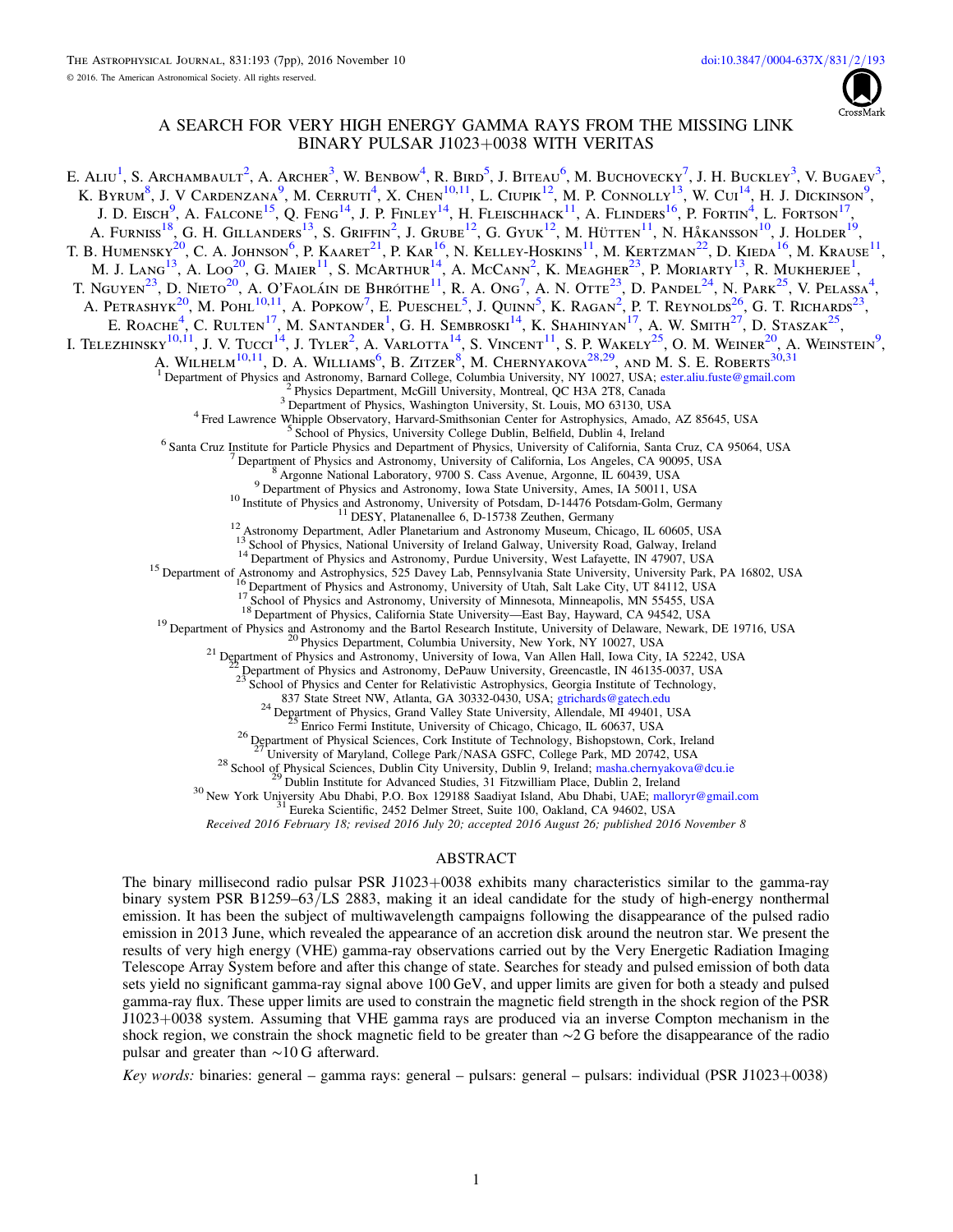## 1. INTRODUCTION

Radio millisecond pulsars (MSPs) are old neutron stars that have been spun up to millisecond periods via accretion of material from a companion star in a low-mass X-ray binary (LMXB; Alpar et al. [1982](#page-6-0)). In the past few years, new MSP discoveries have taken place at a greatly elevated rate due to searches for radio pulsars in unassociated Fermi-LATdetected gamma-ray sources (Ray et al. [2012](#page-7-0)). This new population of MSPs has enriched the known diversity of binary MSP companions. This is especially true for eclipsing systems, which were rarely seen outside of globular clusters: the "black widows" with very low mass ( $M \ll 0.1$   $M_{\odot}$ ) companions and "redback" systems with more massive  $(M_c \gtrsim 0.1 M_{\odot})$ , nondegenerate companions (Roberts [2011](#page-7-1)). Some of these redbacks have been observed to transition between LMXB and MSP states, providing the first direct observational evidence to support the theory of the MSP formation mechanism. There are now three systems where transitions have been observed: PSR J1023  $+0038$  (Archibald et al. [2009](#page-6-1)) and XSS 12270–4859 (Bassa et al. [2014](#page-6-2); Roy et al. [2015](#page-7-2)) in the Galactic plane, and PSR J1824–2452I (Papitto et al. [2013](#page-7-3)), located in the globular cluster M28. Additionally, it has recently been suggested that the galactic binary 1RXS J154439.4–112820 may also be a transitional system (Bogdanov [2015](#page-6-3)).

Very high energy (VHE) gamma-ray emission (*E* > 100 GeV) from binaries containing MSPs has been predicted to occur through diverse mechanisms. Harding et al. ([2005](#page-7-4)) propose that leptons accelerated above the polar cap can produce inverse Compton or curvature radiation emission that could potentially be identified as gamma-ray pulsations at energies up to and above 100 GeV, similar to what has been observed from the young Crab pulsar (Aliu et al. [2008](#page-6-4), [2011](#page-6-5)). Additionally, leptons could be accelerated at the shock that appears as a result of the interaction between the pulsar wind and material ablated off of the companion. These leptons could then radiate VHE gamma rays via inverse Compton scattering, which could be modulated with the binary orbital period. This emission scenario is thought to occur in the VHE-detected binary system PSR B1259–63/LS 2883, a radio pulsar in a ∼3.4 yr orbit around a massive, luminous Be star (Aharonian et al. [2005](#page-6-6)).

The theory of VHE gamma-ray emission from PSR B1259–63 (Tavani et al. [1994](#page-7-5)) was first explored in the context of the original Black Widow Pulsar system (Arons & Tavani [1993](#page-6-7)), which is a binary comprising the 1.6 ms pulsar PSR B1957+20 in a 9.2 hr orbit around a ~0.02  $M_{\odot}$ companion. However, no VHE emission has been detected from the Black Widow (Otte [2007](#page-7-6)). Searches for VHE emission from several globular clusters have been undertaken, since they are known to contain many of these eclipsing binary systems. Recently, the High Energy Stereoscopic System (H.E. S.S.) has detected VHE emission from the direction of the cluster Terzan 5 (Abramowski et al. [2011](#page-6-8)), which is especially rich in eclipsing binary systems among globular clusters (Ransom [2008](#page-7-7), p. 291). This emission is thought to originate in a bow shock region where interactions between leptons from MSP winds and the galactic medium occur (Bednarek & Sobczak [2014](#page-6-9)). However, searches for VHE emission from the globular clusters 47 Tuc (Aharonian et al. [2009](#page-6-10)), M5, M15 (McCutcheon et al. [2009](#page-7-8)), and M13 (Anderhub et al. [2009](#page-6-11); McCutcheon [2012](#page-7-9)) have revealed no such emission. The aforementioned eclipsing binary systems in globular clusters

can be seen as smaller-scale versions of PSR B1259–63, because their more massive, nearly Roche-lobe-filling companions provide much larger targets and more copious seed photons for inverse Compton scattering than companions of black widows. With the discovery of nearby redbacks in the Galactic field, it is thought that a single, energetic Galactic-field redback could be brighter at VHE energies than the combined emission from many eclipsing systems in a distant cluster (Roberts [2011](#page-7-1)).

PSR J1023+0038 is a redback system containing a 1.69 ms MSP in a 4.8 hr orbit around a G star with a mass of ∼0.2 *M* (Archibald et al.  $2009$ ). PSR J1023+0038 was selected as a promising candidate for VHE observations with the Very Energetic Radiation Imaging Telescope Array System (VERITAS) based on three parameters thought to be responsible for the VHE emission from PSR B1259–63: the high spin-down luminosity of the pulsar, the presence of an intense target photon field for inverse Compton scattering provided by the companion, and the relatively small distance from Earth. Although the optical luminosity of the companion in PSR J1023+0038 is a factor of  $\sim 10^4$  less than that for the companion of PSR B1259–63, this discrepancy is possibly compensated by the much smaller distance separating the pulsar and its companion in PSR J1023+0038, potentially making the energy density of seed photons at the shock comparable for the two systems. However, the PSR B1259–63 system has a circumstellar disk that the pulsar passes through at periastron (Wex et al. [1998](#page-7-10)), though PSR J1023+0038 shows no evidence of such a disk.

While the actual VHE emission will depend on the details of the flow and the magnetic field at the shock, the inverse Compton emission should roughly scale as  $F_{\text{IC}} \propto f (E/d^2) u_{\text{ph}}$ , where d is the distance to the binary,  $u_{ph} \sim (R_c/R_s)^2 \sigma T_c^4/c$  is the photon energy density at the shock,  $R_c$  is the radius of the companion,  $R_s$  is the radius of the shock measured from the companion, and  $f$  is a geometrical factor representing the fraction of the pulsar wind involved in the shock. If the shock region of PSR J1023+0038 (and by extension other redbacks and black widows) is very near the surface of the companion, as proposed by Bogdanov et al. ([2011](#page-6-12)), then  $R_c/R_s \sim 1$ , and f is related to the angle subtended by the companion in the pulsar sky. In the extreme case of a shock only near the surface of the companion, f is approximately 0.01 if the pulsar wind is isotropic, and  $f$  is approximately 0.07 if the wind is confined to the equatorial plane. Based on this simple estimation, the expected TeV flux from PSR J1023+0038 would be on the order of ∼ 0.1f that of PSR B1259–63 near periastron, where it has an observed flux  $F(E > 1 \text{ TeV}) \sim 10^{-11} \text{ cm}^{-2} \text{ s}^{-1}$  (H.E.S. S. Collaboration et al. [2013](#page-7-11)). We note that PSR J1023+0038 was selected for observations before the publication of the revised estimates for the distance and spin-down power given in Deller et al. ([2015](#page-6-13)), in which case the estimated TeV flux would have been closer to 1*f* that of PSR B1259–63.

Orbitally modulated X-ray emission has been observed from PSR J1023+0038, suggesting that the system contains shocked material (Archibald et al. [2010](#page-6-14)), and the observed radio eclipses suggest that the shock region may be quite large. Tam et al. ([2010](#page-7-12)) found strong evidence of gamma-ray emission from the direction of PSR J1023+0038 in the highenergy (HE; 100 MeV  $\leq E \leq 100$  GeV) gamma-ray band using Fermi-LAT data. Given the observed steep spectrum of this emission ( $\Gamma \sim 3$ ), the authors suggest that the gamma rays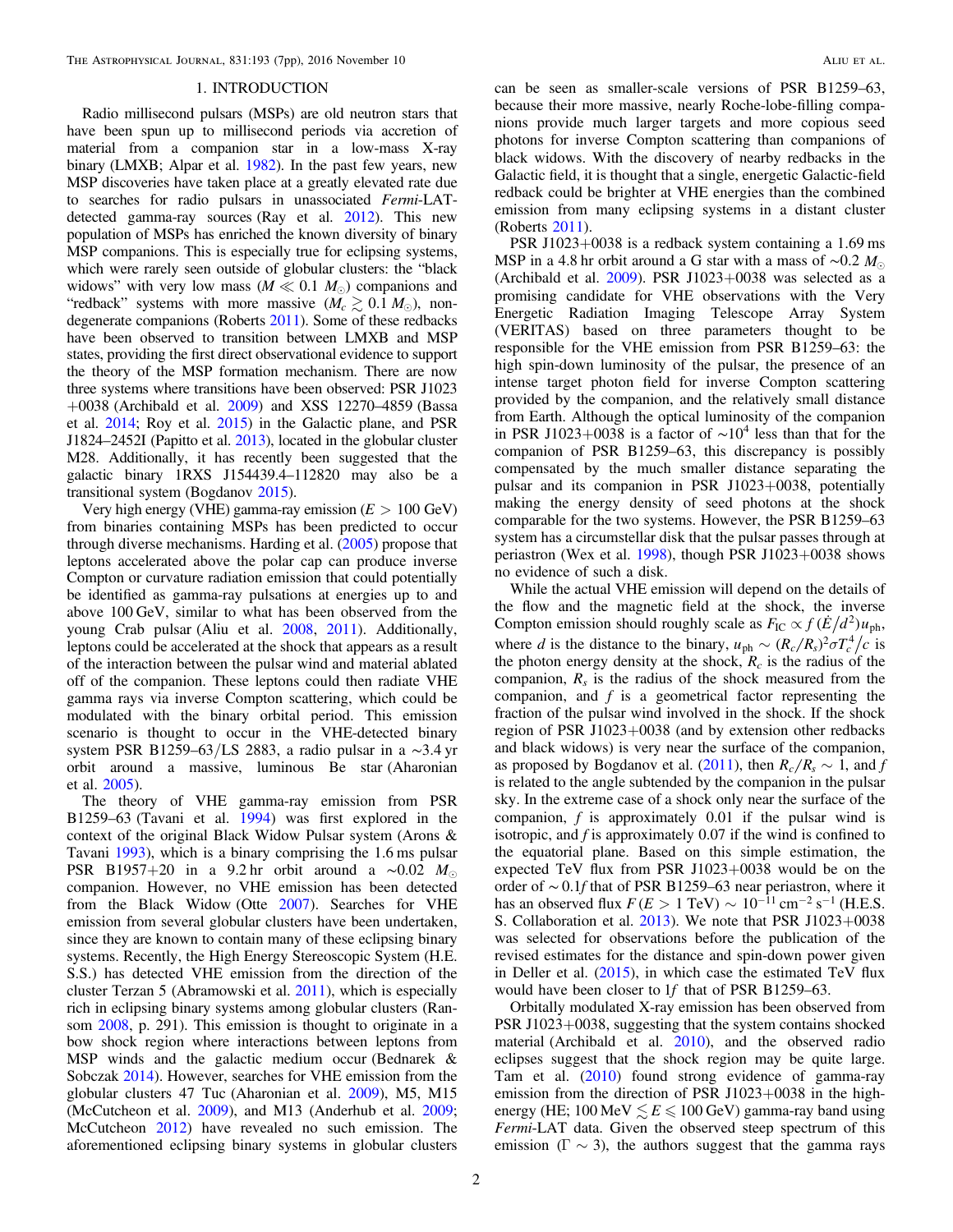likely originate from the pulsar magnetosphere rather than the intrabinary shock. Indeed, Archibald et al. ([2013](#page-6-15)) have reported a hint of pulsed HE gamma-ray emission from the pulsar magnetosphere with a statistical significance of  $3.7\sigma$ .

A sudden change of state in PSR J1023+0038 was reported to have occurred in 2013 June after the pulsed radio emission from the MSP was no longer detected (Stappers et al. [2013](#page-7-13)), and optical evidence for an accretion disk in the system was found for the first time since 2001 December (Szkody et al. [2003;](#page-7-14) Halpern et al. [2013](#page-6-16)). The X-ray emission increased only moderately (Kong [2013](#page-7-15); Patruno et al. [2013](#page-7-16)), implying that accretion may still be inhibited due to the influence of the pulsar magnetosphere, although low-level X-ray pulsations, thought to be powered by accretion, have been detected (Archibald et al. [2014](#page-6-17)). All of this new behavior coincided with a fivefold increase in the HE gamma-ray flux from PSR J1023  $+0038$  (Stappers et al. [2014](#page-7-17)).

The similarities between PSR J1023+0038 and PSR B1259–63/LS 2883 motivated the first VERITAS observations of the PSR J1023+0038 in 2010. Follow-up observations took place after the system was reported to have transitioned to an accretion/LMXB state in 2013, prompted by the substantial increase in flux in the HE gamma-ray band observed with the Fermi-LAT. Here we report the results of these observations of PSR J1023+0038, the first ever made in the VHE band, covering the two different states of this exceptional transitional object. After describing the observations (Section [2](#page-3-0)), the analysis and results are presented (Section [3](#page-3-1)), including searches for steady emission from the binary and pulsed emission from the pulsar magnetosphere. In the final section we provide a simple spectral model to interpret and discuss the results (Section [4](#page-4-0)).

### 2. VHE GAMMA-RAY OBSERVATIONS

<span id="page-3-0"></span>The VERITAS is a ground-based array of four imaging atmospheric Cerenkov telescopes operating at the Fred Lawrence Whipple Observatory in southern Arizona, USA. It was designed to explore the universe in VHE gamma rays in the energy range from ∼85 GeV to above 30 TeV. Brief Cerenkov light flashes from gamma-ray- and cosmic-rayinitiated air showers are focused by 12 m reflectors onto cameras comprising 499 photomultiplier tubes located in the focal plane of each telescope, giving a 3°.5 diameter field of view. The angular resolution of the array (68% containment) reaches 0°.08 per gamma-ray photon candidate, with a sensitivity to detect a point source at the  $5\sigma$  level with 1% of the Crab Nebula flux above 300 GeV and at a 20° zenith angle in approximately 25 hr. For a review of the detector, see Holder et al. ([2006](#page-7-18), [2008](#page-7-19)).

The first observations of PSR J1023+0038 were made by VERITAS between 2010 December 8 and 2011 February 25 when the system was in the radio MSP state, resulting in 20 hr of live time available for analysis after data quality selection. Further observations took place in 2013 December for a total of 10 hr of live time coinciding with the newly reported accretion/ LMXB state of the system. The two sets of data were recorded in two different configurations of the VERITAS array: 2009 August to 2012 July, with the original cameras and electronics; and 2012 August to present, following an upgrade to the telescope cameras and the trigger system (for details, see Kieda et al. [2013](#page-7-20)). Data were taken on clear and moonless nights in wobble observation mode, in which the telescope pointing is

offset by  $0^\circ$ 5 from the position of PSR J1023+0038, alternating between the four cardinal directions to allow simultaneous accumulation of data and background (Fomin et al. [1994](#page-6-18)). The data span the zenith angle range of  $31^{\circ}$ –39°.

## <span id="page-3-1"></span>3. VERITAS ANALYSIS AND RESULTS

#### 3.1. Analysis

<span id="page-3-2"></span>The data are analyzed with a standard VERITAS software pipeline for reconstructing the primary parameters of the gamma rays (see, e.g., Acciari et al. [2008](#page-6-19)) and cross-checked using an independent calibration and analysis software package. The images are first flat-fielded by recording the response of the cameras to a pulsed UV LED system (Hanna et al. [2010](#page-7-21)). The images are cleaned to remove contamination by night-sky background (Daniel [2008](#page-6-20)) and parameterized by their principal moments (Hillas [1985](#page-7-22)). Arrival directions and impact distances are estimated by analyzing the orientation of shower images in different telescopes (Hofmann et al. [1999](#page-7-23)). Background estimation is achieved by comparison of the parameters of the recorded events with those computed in Monte Carlo gamma-ray simulations (Krawczynski et al. [2006](#page-7-24)).

#### 3.2. Search for a Steady Signal

A search for a VHE gamma-ray excess signal from the direction of PSR J1023+0038 is carried out independently for the two states of the system observed with VERITAS. None of these searches yield a significant excess over the estimated background from the location of PSR J1023+0038. Upper limits (ULs) on the integral flux above 300 GeV from PSR J1023+0038 for each state are set. The approach of Rolke et al. ([2005](#page-7-25)) is used to determine these ULs at the 95% confidence level (CL) assuming a power-law source spectrum with a photon index of  $\Gamma = 2.5$ . The 95% CL ULs are  $8.1 \times 10^{-13}$ and  $9.6 \times 10^{-13}$  cm<sup>-2</sup> s<sup>-1</sup>, respectively. For more information, refer to Table [1](#page-4-1).

Given that PSR J1023+0038 shows orbital modulation in the X-ray band, a search for VHE gamma-ray emission at different orbital phases is also performed. The data are divided into 10 phase bins and undergo the same standard analysis as described in Section [3.1](#page-3-2). For both the radio MSP state and the accretion/LMXB state, no significant excess is found in any of the orbital bins.

#### 3.3. Search for Pulsations

<span id="page-3-3"></span>A search for pulsed gamma-ray emission in the VHE band from the position of PSR J1023+0038 is performed in two parts using data recorded by VERITAS during time periods in which the radio MSP was active and after the disappearance of the MSP and re-emergence of an accretion disk (accretion/ LMXB state). After applying the background rejection and data quality cuts outlined in Section [3.1,](#page-3-2) photon arrival times are barycentered and phase-folded to the pulsar period in the Tempo2 software package (Hobbs et al. [2006](#page-7-26)) using a PSR J1023+0038 Jodrell Bank ephemeris derived from radio data spanning MJD 55,540 to 55,644 (2010 December 10 to 2011 March 24). Details on the creation of the Jodrell Bank radio ephemeris can be found in Section 3 of Archibald et al. ([2013](#page-6-15)). Since the pulsar ephemeris used is no longer valid during the accretion/LMXB phase, only results from the radio MSP state are shown. The phase-folded light curve of PSR J1023+0038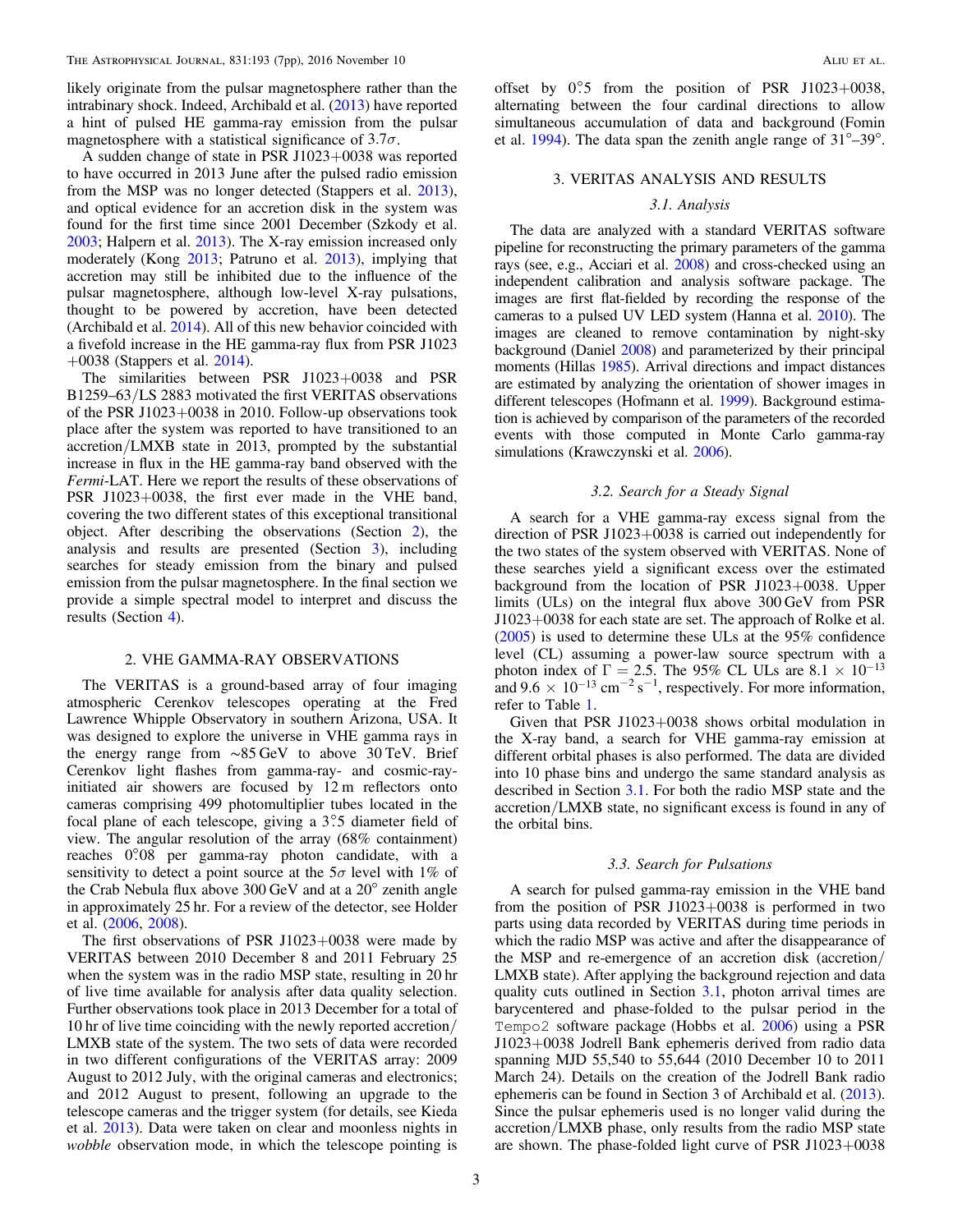VERITAS Analysis Results for the Location of PSR J1023+0038 for Each of the Two Different Binary States

<span id="page-4-1"></span>

| <b>Binary State</b>         | On<br>Events     | Off<br>Events |              | Excess<br>Events | LiMa<br>Significance | 95% CL Flux UL<br>$\rm \left( cm^{-2} \, s^{-1} \right)$ | 95% CL Flux UL (Flux Units)<br>$(\text{erg cm}^{-2} \text{ s}^{-1})$ |
|-----------------------------|------------------|---------------|--------------|------------------|----------------------|----------------------------------------------------------|----------------------------------------------------------------------|
| Radio MSP<br>Accretion/LMXB | 287<br>72<br>ے ا | 1815<br>422   | 0.17<br>0.17 | $-15.5$          | $-0.8$<br>0.2        | $8.1 \times 10^{-13}$<br>$9.6 \times 10^{-13}$           | $5.8 \times 10^{-13}$<br>$6.9 \times 10^{-13}$                       |

Note. The parameter  $\alpha$  indicates the ratio of the on- to off-source region exposure, and the LiMa significance is calculated using Equation (17) in Li & Ma ([1983](#page-7-31)).

is shown in Figure [1.](#page-4-2) De Jager's H-test is employed to compute H statistics that reflect the likelihood of the presence of a periodic signal in the light curve (de Jager [1989](#page-6-21)). Application of the H-test does not yield any evidence of periodicity in the VHE gamma-ray data. Subsequently, integral flux limits above an energy threshold of 166 GeV are computed with the method of de Jager ([1994](#page-6-22)) assuming a pulsar duty cycle of 10%, a Gaussian pulse shape, and a spectral index of 3.8 (the same index measured by VERITAS for the Crab pulsar in Aliu et al.  $2011$ ). *H* statistics and integral VHE flux limits are given in Table [2.](#page-5-0)

#### 4. DISCUSSION AND CONCLUSION

<span id="page-4-0"></span>During the past decade, PSR J1023+0038 has been intensively investigated in different energy bands. In this paper we have reported two sets of VERITAS observations, taken during the radio MSP state and the accretion/LMXB state, that have both yielded upper limits on a VHE gamma-ray flux. While the beginning of the accretion phase was marked by a sharp rise of the luminosity in both X-rays and HE gamma rays as observed by Swift and Fermi-LAT (Stappers et al. [2013](#page-7-13); Takata et al. [2014](#page-7-27)), the source was not detected by VERITAS. In the following, we discuss the constraints that can be placed on the physical properties of PSR J1023+0038 with the VERITAS upper limits. First, we will discuss the system when PSR J1023+0038 exhibited detectable radio pulses, and then we will investigate what changed after the reappearence of the accretion disk.

#### 4.1. Millisecond Pulsar Phase

During the MSP phase, radio emission from PSR J1023 +0038 was characterized by highly frequency-dependent eclipses at superior conjunction accompanied by short, irregular eclipses at all orbital phases (Archibald et al. [2009](#page-6-1)). Assuming a pulsar mass  $M = 1.4 M_{\odot}$  and an orbital inclination  $i \sim 46^{\circ}$ , it has been shown that the line of sight between the pulsar and Earth does not intersect the Roche lobe of the companion at any point of the orbit (Archibald et al. [2009](#page-6-1)). Therefore, the eclipses must be caused by material driven off the surface of the companion by the impinging pulsar wind.

The V magnitude of the system is orbitally modulated, reaching a minimum during the inferior conjunction of the companion star (Thorstensen & Armstrong [2005](#page-7-28)). Such behavior is consistent with a Roche-lobe-filling companion near  $T_{\text{eff}} = 5650$  K being illuminated by a pulsar with an isotropic luminosity of ∼2*L*.

Orbitally modulated X-ray emission from PSR J1023+0038 was observed by the XMM-Newton and Chandra X-ray observatories in 2004, 2008, and 2010 (Homer et al. [2006](#page-7-29); Archibald et al. [2010;](#page-6-14) Bogdanov et al. [2011](#page-6-12)). In Archibald et al. ([2010](#page-6-14)), it is shown that in the energy range 0.25–2.5 keV, the X-ray emission is also modulated at the 1.6 ms rotational

<span id="page-4-2"></span>

Figure 1. Light curve of events phase-folded with the Jodrell Bank radio ephemeris for the radio MSP state. The light curve shows two pulsar periods and contains 30 bins per period. The dashed and dotted red lines represent the average number of counts and error on the average, respectively.

period of the MSP with a mean-squared pulsed fraction of 0.11 (2). X-ray emission observed with Swift-XRT in the 0.3–8 keV energy range suggests a dominant nonthermal synchrotron component originating at the intrabinary shock. In the case of a magnetically dominated wind (with a ratio of magnetic energy to kinetic energy  $\sigma \gg 1$ , the shock should occur in a relatively strong magnetic field ( $B \sim 40$  G) due to the small separation between the pulsar and the companion (Bogdanov et al. [2011](#page-6-12)). In Bogdanov et al.  $(2011)$  $(2011)$  $(2011)$  it is shown that the depth and duration of the X-ray eclipses imply that the intrabinary shock is localized close to the L1 Lagrangian point and has a size of about  $R \sim 5 \times 10^{10}$  cm. NuSTAR has detected a power law throughout the 3–79 keV band with an estimated luminosity of 7.4  $\times$  10<sup>32</sup> erg s<sup>-1</sup> (Tendulkar et al. [2014](#page-7-30)). If the estimate of the shock size by Bogdanov et al. ([2011](#page-6-12)) is correct, then a very large fraction of the energy in the shocked portion of the wind must be converted to X-ray emission, which supports the high- $\sigma$  scenario. In Archibald et al. ([2010](#page-6-14)) it is also noted that emission from the pulsar magnetosphere can contribute to the nonthermal X-ray emission, but the orbital modulation indicates that this component is not dominant.

In addition to the aforementioned nonthermal emission, there also is a faint thermal component possibly originating from the hot polar caps of the pulsar and optically thin thermal plasma responsible for the radio eclipses. There is no evidence in X-ray data for a wind nebula associated with the pulsar. The observed X-ray luminosity in the 0.5–10 keV energy range of  $L_X \sim 10^{32}$  erg s<sup>-1</sup> (assuming a distance of 1.4 kpc; Deller et al. [2012](#page-6-23)) is much less than the spin-down luminosity:  $L_{sd} \simeq 3.2 \times 10^{34} \text{ erg s}^{-1}$  (Archibald et al. [2013](#page-6-15)).

The broadband spectrum of PSR J1023+0038 from X-rays to VHE gamma rays is shown in Figure [2](#page-5-1). While the X-ray data can be described by synchrotron emission from relativistic electrons exhibiting a power law with an exponential cutoff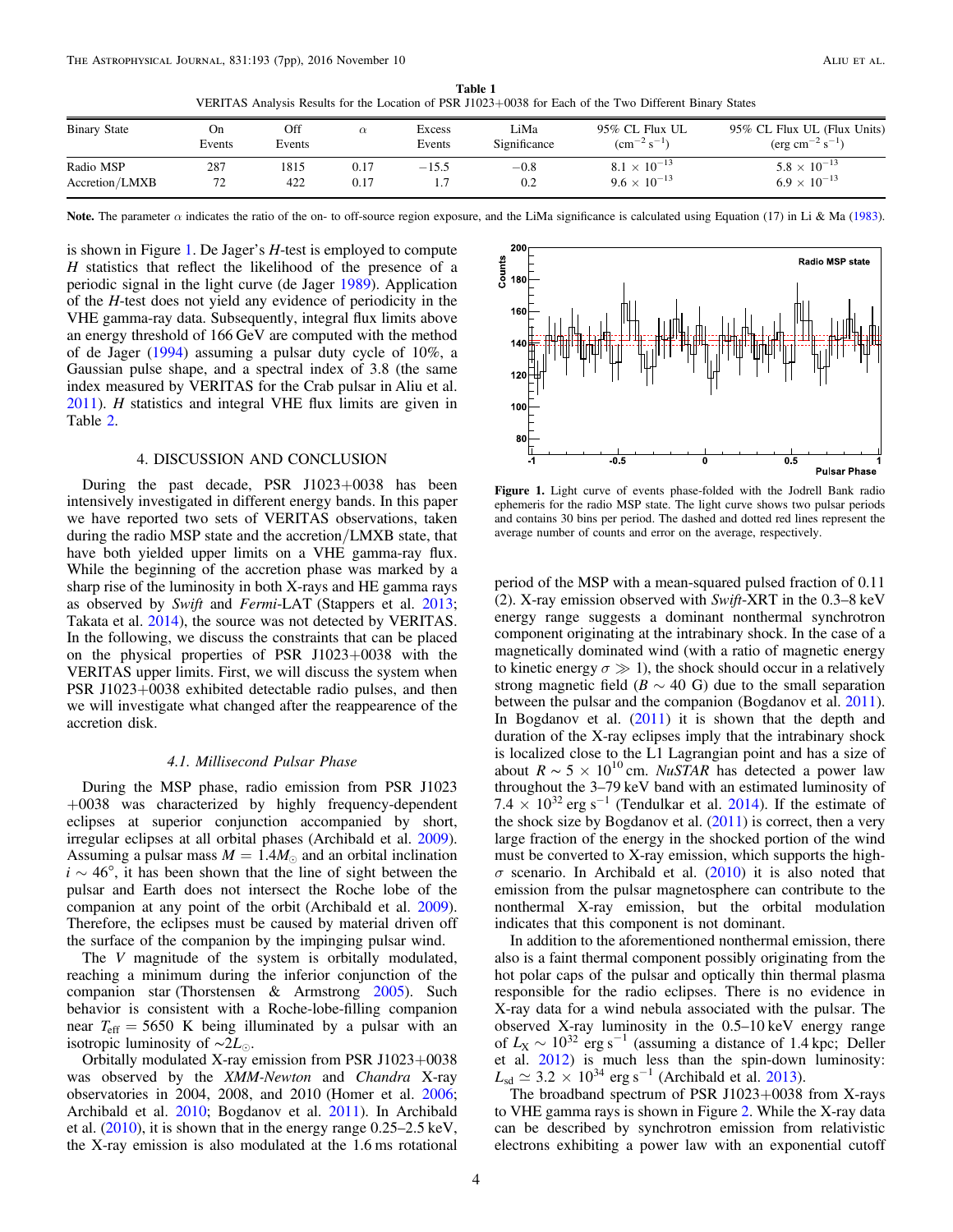H Statistic and Integral Pulsed VHE Flux Upper Limit Computed with the VERITAS Data for the Radio MSP State of PSR J1023+0038

<span id="page-5-0"></span>

| PSR J1023+0038 State | H Statistic | 95% CL Pulsed VHE Flux UL $\rm (cm^{-2} \ s^{-1})$ | 95% CL Pulsed VHE Flux UL (Flux Units; erg cm <sup>-2</sup> s <sup>-1</sup> |
|----------------------|-------------|----------------------------------------------------|-----------------------------------------------------------------------------|
| Radio MSP            | 0.50        | $1.5 \times 10^{-12}$                              | $2.0 \times 10^{-12}$                                                       |
| Accretion/LMXB       | $\cdots$    | $\cdots$                                           | $\cdots$                                                                    |

Note. Due to the unavailability of a valid pulsar timing solution for the accretion/LMXB state, no H statistic or flux upper limit is given for VERITAS data collected during this state.

<span id="page-5-1"></span>

Figure 2. Broadband spectrum of PSR J1023+0038 during the MSP phase. Thick blue bars show the detection of the X-ray emission by XMM-Newton in 2008 (Archibald et al. [2010](#page-6-14)) and the Fermi-LAT GeV detection (Tam et al. [2010](#page-7-12)). The black solid line represents synchrotron emission in a 40 G magnetic field, and the black dashed line represents the component due to inverse Compton scattering of optical photons. The solid and dashed green lines represent those same components in the case of a 2 G magnetic field. The red dashed line represents a typical power-law model with an exponential cutoff spectrum of a GeV MSP. The arrow represents the VERITAS flux upper limit reported in this work.

spectral shape,  $dN/dE \propto E^{-2.52} \exp(-E/E_{\text{cut}})$ , the GeV data are not readily fitted with the same component. However, since the X-ray and GeV gamma-ray data are not strictly contemporaneous, spectral variability cannot be ruled out. The situation is similar if the observed GeV emission is produced in the pulsar magnetosphere. The typical spectral shape of the GeV MSPs is a power law with an exponential cutoff (e.g., Espinoza et al. [2013](#page-6-24)); see the red dashed line in Figure [2](#page-5-1) for a best fit to the *Fermi*-LAT data (Tam et al. [2010](#page-7-12)). This spectral shape is thought to be a result of curvature acceleration in a gap region in the magnetosphere (Harding et al. [2005](#page-7-4)). More data are needed to distinguish between a synchrotron or curvature radiation origin of the GeV emission, although neither predicts emission above 10 GeV.

Synchrotron photons can inverse Compton scatter on relativistic electrons and become VHE photons. The ratio of the total power radiated by the synchrotron radiation and by inverse Compton scattering by the same distribution of electrons is equal to  $\eta = (dE/dt)_{\text{sync}}/(dE_e/dt)_{\text{IC}}$ . The value for  $\eta$  reaches a maximum in the Thomson limit in which

<span id="page-5-2"></span> $\eta_{\rm T} = \frac{B^2\,/\,8\pi}{U_{\rm rad}}$  $^{2}/8$  $\frac{76\pi}{\pi}$ , where  $U_{\text{rad}}$  is the energy density of the synchrotron photons. It turns out that for PSR J1023+0038, the total energy of scattered photons is much smaller than the total energy of the synchrotron photons even in the Thomson limit where

$$
\eta_{\rm T} \sim 600 \frac{(B/40 \text{ G})^2 (R/5 \times 10^{10} \text{ cm})^2}{L/10^{32} \text{ erg s}^{-1}}.
$$
 (1)

An additional potential source of VHE emission is external inverse Compton scattering of soft photons from the optically bright companion with an effective temperature of  $T = 5650$  K (Thorstensen & Armstrong [2005](#page-7-28)). This inverse Compton component is shown in Figure [2](#page-5-1) as a black dashed line. Given the assumed value of the magnetic field,  $B = 40$  G, the component lies well below the VHE flux upper limit. However, for a lower magnetic field strength, the difference between the peak flux values of the synchrotron and inverse Compton components will become smaller, allowing VERITAS observations to set a lower limit on the magnetic field strength. As shown by the green lines in Figure [2](#page-5-1), the case of a  $2 \text{ G}$ magnetic field gives close to the peak inverse Compton flux allowed by the upper limit derived from the VERITAS data.

Note that for a 2 G magnetic field,  $\eta$ <sub>T</sub> defined by Equation ([1](#page-5-2)) is close to unity. However, X-ray photons will be upscattered in the Klein–Nishina regime, and in this case the total energy of scattered photons is much smaller than in the Thomson regime:

$$
\eta_{\rm KN} = \frac{B^2/8\pi}{\frac{9}{32}U_{\rm rad}} \frac{\ln(\hbar\omega_0\gamma/m_ec)^2}{\gamma^2\hbar^2\omega_0^2/(m_ec^2)^2} \sim \eta_{\rm T}/2000\tag{2}
$$

for 1 keV photons scattered into the VHE band by electrons with  $\gamma = 10^4$  (Longair [2011](#page-7-32)). Although lower-energy photons are scattered in the transition regime between the Thomson and Klein–Nishina regimes, their energy density is much lower than that of the X-ray photons, and so the self-scattering process is not important in this case either.

#### 4.2. Accretion Phase

The reappearance of the accretion disk in 2013 June was accompanied by the disappearance of radio pulsations and an increase of the X-ray and HE gamma-ray luminosities. Accreting binary systems are not typically bright in the GeV domain. The only two binaries detected by Fermi-LAT in which the presence of an accretion disk is certain are Cyg X-3 and Cyg X-1 (Corbel et al. [2012](#page-6-25); Malyshev et al. [2013](#page-7-33)), and in both cases the HE emission is not believed to come from the disk, but rather to be generated in the relativistic jet. The formation of a jet in PSR J1023+0038 has not been observed in VLBI imaging, although variable point-source emission has been seen (Deller et al. [2015](#page-6-13)). Further, it appears that the X-ray pulsations, indicating accretion onto the neutron star surface, are intermittent (Archibald et al. [2014](#page-6-17)). Therefore, it could be the case that, as discussed by Takata et al. ([2014](#page-7-27)), Coti Zelati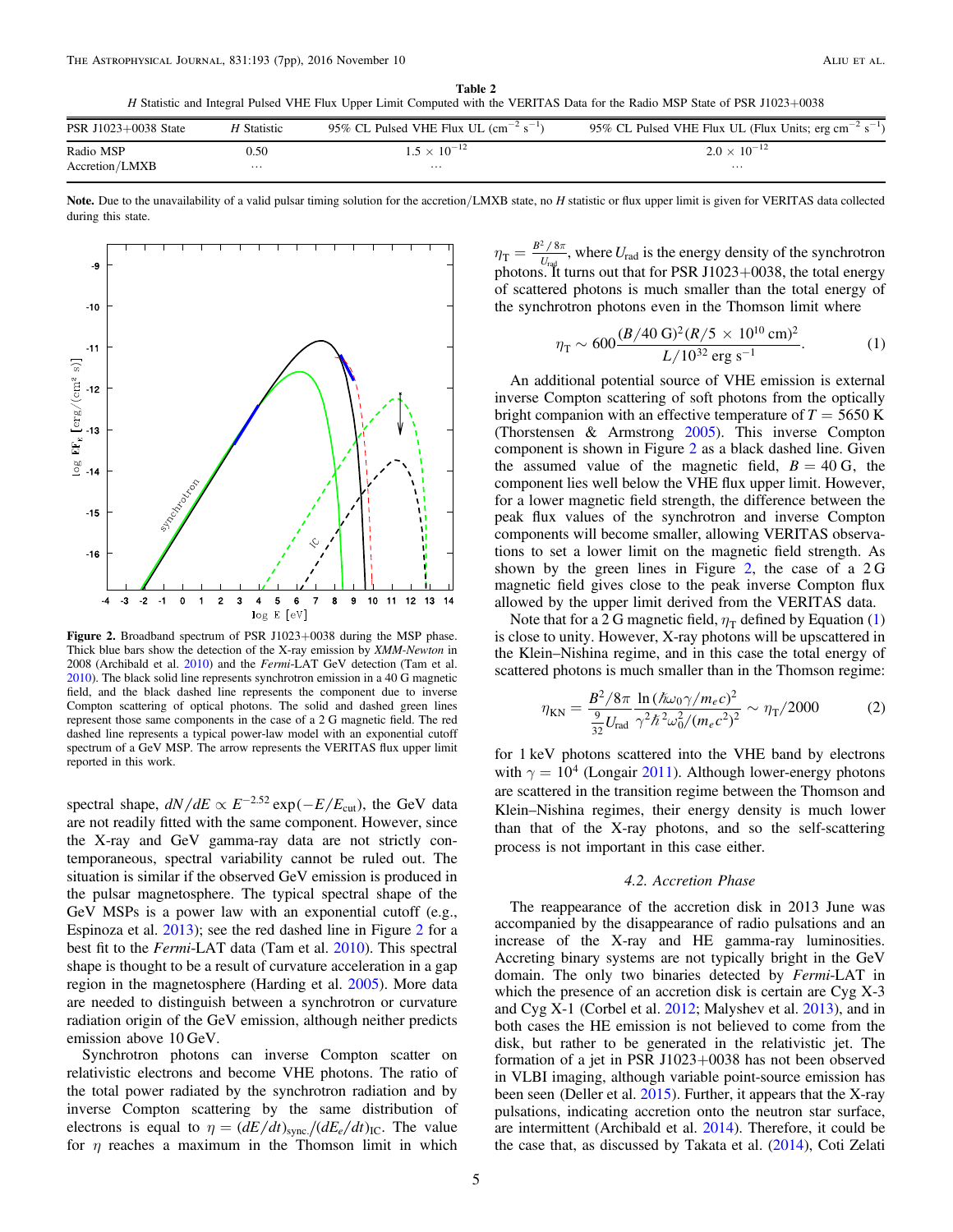<span id="page-6-27"></span>

Figure 3. Broadband spectrum of PSR J1023+0038 after the reappearance of the accretion disk. The thick blue bar shows the X-ray emission detected by Swift in 2013 November (Takata et al. [2014](#page-7-27)). Black triangles represent the Fermi-LAT HE gamma-ray detection in 2013 (Takata et al. [2014](#page-7-27)). The arrow shows the VERITAS upper limit for the accretion/LMXB state, as reported in this work. Solid and dashed lines correspond to the synchrotron and inverse Compton emission coming from the shock for the case of a 10 G (green lines) and 80 G (black lines) magnetic field. The spectral signature of inverse Compton scattering of photons emitted by the accretion disk on the unshocked electrons is shown with a red dot-dashed line.

et al. ([2014](#page-6-26)), Li et al. ([2014](#page-7-34)), and Papitto & Torres ([2015](#page-7-35)), the rotation-powered MSP is still at least partially active in PSR J1023+0038, and the complete disappearance of the pulsations is due to absorption by matter evaporating from the accretion disk. In this case, the principal differences from the radio MSP state discussed in the previous section would be (a) the presence of additional soft photons emitted by the accretion disk and (b) the shift of the shock closer to the pulsar due to the inward pressure of the disk.

The presence of additional photons from the accretion disk leads to an increase of the HE luminosity as a result of scattering of those photons on the unshocked electrons of the pulsar wind (Takata et al. [2014](#page-7-27)). The result of the scattering of the UV photons with temperature  $T = 10 \text{ eV}$  on the cold relativistic electrons with Lorentz factor  $\gamma = 10^4$  is shown in Figure [3](#page-6-27) with a red dot-dashed line. The shift of the shock closer to the pulsar up to a distance  $r = 5 \times 10^{10}$  cm (Takata et al. [2014](#page-7-27)) will lead to the increase of the magnetic field by a factor of two in comparison to the field strength discussed in the previous section if the magnetic field is dominated by that in the pulsar wind. The resulting synchrotron and inverse Compton emission from the shocked electrons generated in the region with  $B = 80$  G is shown in Figure [3](#page-6-27) with black solid and dashed lines, respectively. The VERITAS upper limit clearly shows that the field in the region cannot be much smaller than 10 G (green lines in Figure [3](#page-6-27)). Thus, the VERITAS observations before and after the source-state change put limits on the minimum value of the magnetic field in a compact, synchrotron-emitting region, regardless of the precise

mechanism of the charge acceleration or the source of the magnetic field.

We note that Papitto  $&$  Torres ([2015](#page-7-35)) have proposed pulsar magnetic field threading of the accretion disk down to the corotation radius of PSR J1023+0038 (∼24 km) as a field source for the synchrotron emission. Were this the case, the strength of the magnetic field could be much larger.

The VERITAS limits support the conclusion of the magnetically dominated pulsar wind discussed in Bogdanov et al. ([2011](#page-6-12)). However, in both the MSP and accretion/LMXB states, there are alternative sources of magnetic fields that should be considered, namely, that of the companion in both cases and that of the accretion disk itself in the second case. Assuming that the companion is tidally locked, observations of rapidly rotating, low-mass stars suggest a surface magnetic field strength on the order of 1 kG (Morin [2012](#page-7-36)). The observed orbital variations may also indicate a strong, subsurface magnetic field in the companion (Archibald et al. [2013](#page-6-15)).

The authors are grateful to A. Archibald for providing a Jodrell Bank radio ephemeris for PSR J1023+0038, which made the analysis described in Section [3.3](#page-3-3) possible.

This research is supported by grants from the U.S. Department of Energy Office of Science, the U.S. National Science Foundation, and the Smithsonian Institution, and by NSERC in Canada. We acknowledge the excellent work of the technical support staff at the Fred Lawrence Whipple Observatory and at the collaborating institutions in the construction and operation of the instrument. E.A. acknowledges support by the Spanish Ministerio de Economia y Competitividad (MINECO) under grants AYA2013-47447-C3- 1-P. The VERITAS Collaboration is grateful to Trevor Weekes for his seminal contributions and leadership in the field of VHE gamma-ray astrophysics, which made this study possible.

Facility: VERITAS.

#### REFERENCES

- <span id="page-6-8"></span>Abramowski, A., Acero, F., Aharonian, F., et al. 2011, [A&A,](http://dx.doi.org/10.1051/0004-6361/201117171) [531, L18](http://adsabs.harvard.edu/abs/2011A&A...531L..18A)
- <span id="page-6-19"></span>Acciari, V. A., Beilicke, M., Blaylock, G., et al. [ApJ,](http://dx.doi.org/10.1086/587736) [679, 1427](http://adsabs.harvard.edu/abs/2008ApJ...679.1427A)
- <span id="page-6-6"></span>Aharonian, F., Akhperjanian, A. G., Aye, K. M., et al. 2005, [A&A](http://dx.doi.org/10.1051/0004-6361:20052983), [442, 1](http://adsabs.harvard.edu/abs/2005A&A...442....1A)
- <span id="page-6-10"></span>Aharonian, F., Akhperjanian, A. G., Anton, G., et al. 2009, [A&A](http://dx.doi.org/10.1051/0004-6361/200811564), [499, 273](http://adsabs.harvard.edu/abs/2009A&A...499..273A)
- <span id="page-6-4"></span>Aliu, E., Anderhub, H., Antonelli, L. A., et al. 2008, [Sci](http://dx.doi.org/10.1126/science.1164718), [322, 1221](http://adsabs.harvard.edu/abs/2008Sci...322.1221A)
- <span id="page-6-5"></span>Aliu, E., Arlen, T., Aune, T., et al. 2011, [Sci,](http://dx.doi.org/10.1126/science.1208192) [334, 6052](http://adsabs.harvard.edu/abs/2011Sci...334...69V)
- <span id="page-6-0"></span>Alpar, M. A., Cheng, A. F., Ruderman, M. A., & Shaham, J. 1982, [Natur](http://dx.doi.org/10.1038/300728a0)[,](http://adsabs.harvard.edu/abs/1982Natur.300..728A) [300, 728](http://adsabs.harvard.edu/abs/1982Natur.300..728A)
- <span id="page-6-11"></span>Anderhub, H., Antonelli, L. A., Antoranz, P., et al. 2009, [ApJ,](http://dx.doi.org/10.1088/0004-637X/702/1/266) [702, 266](http://adsabs.harvard.edu/abs/2009ApJ...702..266A)
- <span id="page-6-17"></span>Archibald, A. M., Bogdanov, S., Patruno, A., et al. 2014, arXiv[:1412.1306](http://arxiv.org/abs/1412.1306)
- <span id="page-6-14"></span>Archibald, A. M., Kaspi, V. M., Bogdanov, S., et al. 2010, [ApJ,](http://dx.doi.org/10.1088/0004-637X/722/1/88) [722, 88](http://adsabs.harvard.edu/abs/2010ApJ...722...88A)
- <span id="page-6-15"></span><span id="page-6-1"></span>Archibald, A. M., Kaspi, V. M., Hessels, J. W. T., et al. 2013, arXiv[:1311.5161](http://arxiv.org/abs/1311.5161) Archibald, A. M., Stairs, I. H., Ransom, S. M., et al. 2009, [Sci,](http://dx.doi.org/10.1126/science.1172740) [324, 1411](http://adsabs.harvard.edu/abs/2009Sci...324.1411A)
- <span id="page-6-7"></span>
- Arons, J., & Tavani, M. 1993, [ApJ](http://dx.doi.org/10.1086/172198), [403, 249](http://adsabs.harvard.edu/abs/1993ApJ...403..249A)
- <span id="page-6-9"></span><span id="page-6-2"></span>Bassa, C. G., Patruno, A., Hessels, J. W. T., et al. 2014, [MNRAS,](http://dx.doi.org/10.1093/mnras/stu708) [441, 1825](http://adsabs.harvard.edu/abs/2014MNRAS.441.1825B) Bednarek, W., & Sobczak, T. 2014, [MNRAS,](http://dx.doi.org/10.1093/mnras/stu1966) [445, 2842](http://adsabs.harvard.edu/abs/2014MNRAS.445.2842B)
- <span id="page-6-3"></span>Bogdanov, S. 2015, arXiv:[1508.05844](http://arxiv.org/abs/1508.05844)
- <span id="page-6-12"></span>Bogdanov, S., Archibald, A. M., Hessels, J. W. T., et al. 2011, [ApJ,](http://dx.doi.org/10.1088/0004-637X/742/2/97) [742, 97](http://adsabs.harvard.edu/abs/2011ApJ...742...97B)
- <span id="page-6-25"></span>Corbel, S., Dubus, G., Tomsick, J. A., et al. 2012, [MNRAS,](http://dx.doi.org/10.1111/j.1365-2966.2012.20517.x) [421, 2947](http://adsabs.harvard.edu/abs/2012MNRAS.421.2947C)
- <span id="page-6-26"></span>Coti Zelati, F., Baglio, M. C., Campana, S., et al. 2014, [MNRAS,](http://dx.doi.org/10.1093/mnras/stu1552) [444, 1783](http://adsabs.harvard.edu/abs/2014MNRAS.444.1783C)
- <span id="page-6-20"></span>Daniel, M. K. 2008, Proc. ICRC (Mexico City), 3, 1325
- <span id="page-6-21"></span>de Jager, O. C. 1989, A&A, [221, 180](http://adsabs.harvard.edu/abs/1989A&A...221..180D)
- <span id="page-6-23"></span><span id="page-6-22"></span>de Jager, O. C. 1994, [ApJ](http://dx.doi.org/10.1086/174896), [436, 239](http://adsabs.harvard.edu/abs/1994ApJ...436..239D)
- Deller, A. T., Archibald, A. M., Brisken, W. F., et al. 2012, [ApJL](http://dx.doi.org/10.1088/2041-8205/756/2/L25), [756, L25](http://adsabs.harvard.edu/abs/2012ApJ...756L..25D)
- <span id="page-6-13"></span>Deller, A. T., Moldon, J., Miller-Jones, J. C. A., et al. 2015, [ApJ,](http://dx.doi.org/10.1088/0004-637X/809/1/13) [809, 13](http://adsabs.harvard.edu/abs/2015ApJ...809...13D)
- <span id="page-6-24"></span>Espinoza, C. M., Guillemot, L., Çelik, Ö, et al. 2013, [MNRAS,](http://dx.doi.org/10.1093/mnras/sts657) [430, 571](http://adsabs.harvard.edu/abs/2013MNRAS.430..571E)
- <span id="page-6-18"></span>Fomin, V. P., Stepanian, A. A., Lamb, R. C., et al. 1994, [APh](http://dx.doi.org/10.1016/0927-6505(94)90036-1), [2, 137](http://adsabs.harvard.edu/abs/1994APh.....2..137F)
- <span id="page-6-16"></span>Halpern, J. P., Gaidos, E., Sheffield, A., Price-Whelan, A. M., & Bogdanov, S. 2013, ATel, [5514, 1](http://adsabs.harvard.edu/abs/2013ATel.5514....1H)